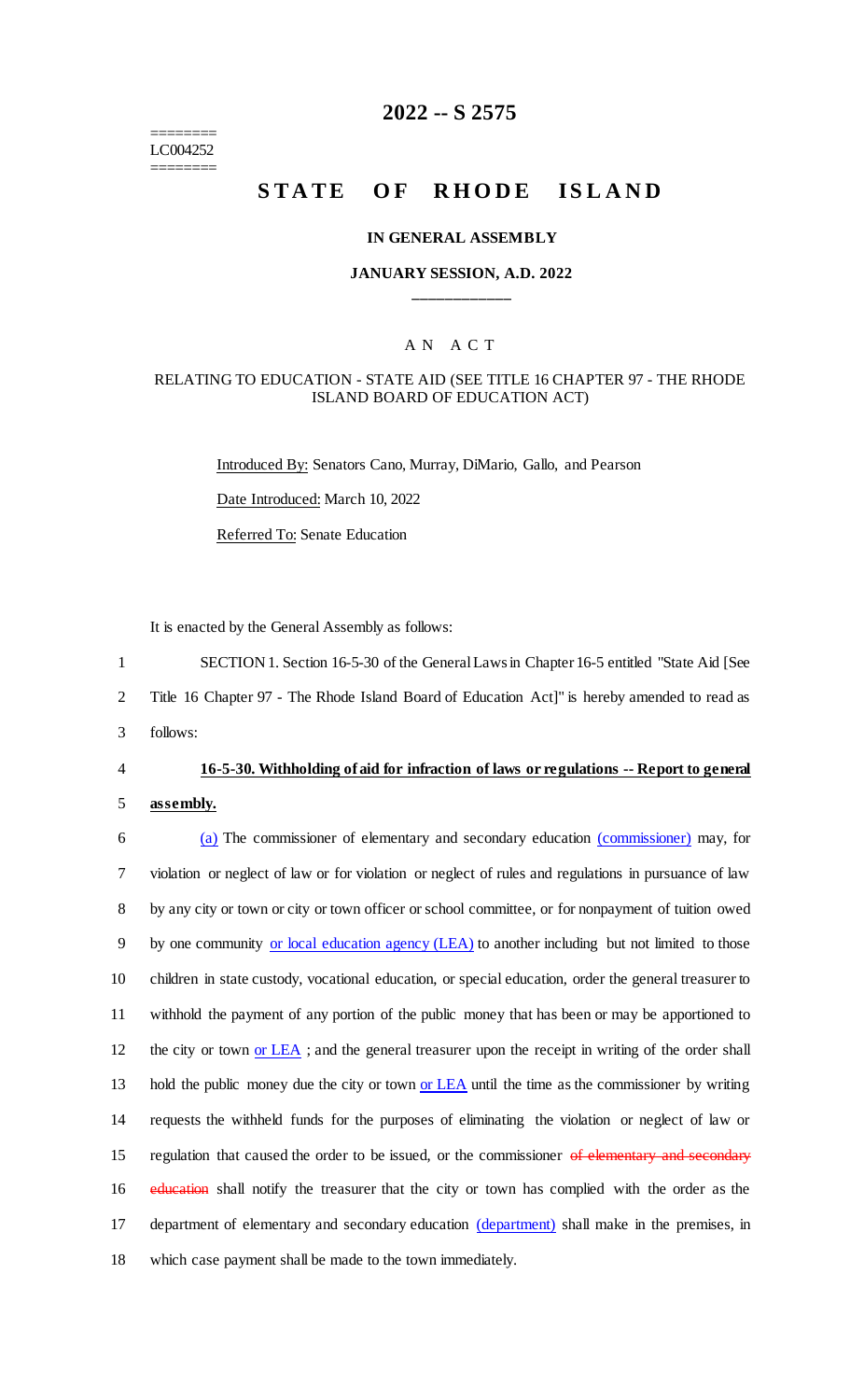- (b) If the violation is for nonpayment of tuition, the following process shall occur:
- 2 (1) The creditor community or LEA shall notify the department of the violation no later
- than thirty (30) days after learning that the violation occurred.
- 4 (2) and it has been determined by the The commissioner shall determine that whether the tuition is, in fact, owed, no later than thirty (30) days after being notified by the creditor community or LEA.
- (3) then the The commissioner shall, subject to the debtor community's or LEA's right to
- appeal to the superior court, order the general treasurer to deduct the amount owed from the debtor
- community's or LEA's school aid and to pay the community or LEA which is owed the tuition.
- (c) The board of regents for council on elementary and secondary education shall report to the general assembly annually all infractions of school law which shall be brought to its attention, with a record of this action as the department shall have taken in each instance.
- SECTION 2. Section 16-7.2-3 of the General Laws in Chapter 16-7.2 entitled "The Education Equity and Property Tax Relief Act" is hereby amended to read as follows:
- 

#### **16-7.2-3. Permanent foundation education aid established.**

 (a) Beginning in the 2012 fiscal year, the following foundation education-aid formula shall 17 take effect. The foundation education aid for each district local education agency (LEA) shall be the sum of the core instruction amount in subdivision (a)(1) and the amount to support high-need 19 students in subdivision (a)(2), which shall be multiplied by the  $\frac{d\theta}{dt}$  state-share ratio calculated pursuant to § 16-7.2-4 to determine the foundation aid.

- (1) The core-instruction amount shall be an amount equal to a statewide, per-pupil core- instruction amount as established by the department of elementary and secondary education 23 (department), derived from the average of northeast regional expenditure data for the states of Rhode Island, Massachusetts, Connecticut, and New Hampshire from the National Center for Education Statistics (NCES) that will adequately fund the student instructional needs as described 26 in the basic education program and multiplied by the district LEA average daily membership as defined in § 16-7-22. Expenditure data in the following categories: instruction and support services for students, instruction, general administration, school administration, and other support services from the National Public Education Financial Survey, as published by NCES, and enrollment data from the Common Core of Data, also published by NCES, will be used when determining the core- instruction amount. The core-instruction amount will be updated annually. For the purpose of 32 calculating this formula, school districts' LEAs' resident average daily membership shall exclude charter school and state-operated school students.
- 

(2) The amount to support high-need students beyond the core-instruction amount shall be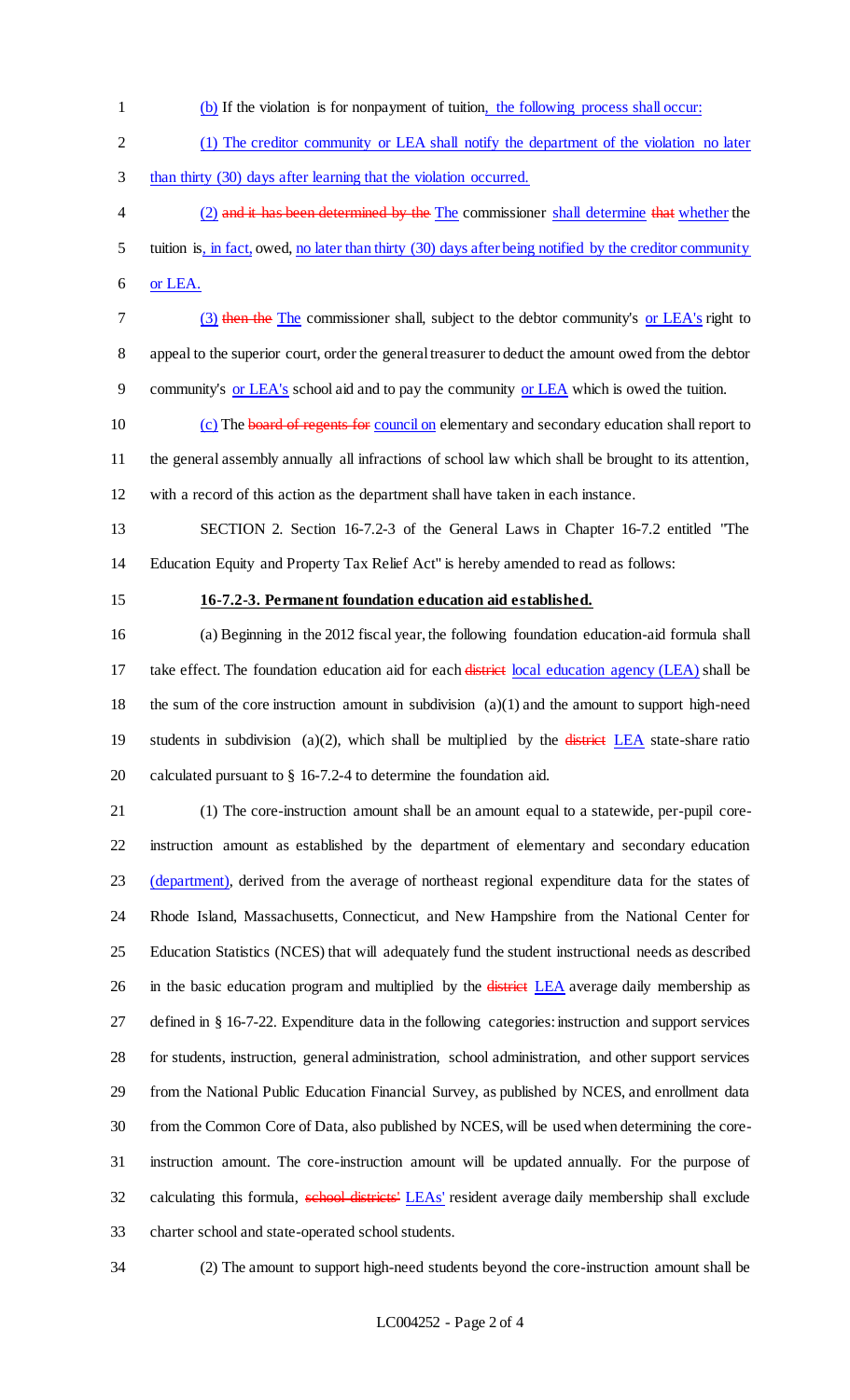determined by multiplying a student success factor of forty percent (40%) by the core instruction per-pupil amount described in subdivision (a)(1) and applying that amount for each resident child whose family income is at or below one hundred eighty-five percent (185%) of federal poverty guidelines, hereinafter referred to as "poverty status."

 (b) The department of elementary and secondary education shall provide an estimate of the foundation education aid cost as part of its budget submission pursuant to § 35-3-4. The estimate shall include the most recent data available as well as an adjustment for average daily membership growth or decline based on the prior year experience.

 (c) In addition, the department shall report updated figures based on the average daily membership as of October 1 by December 1.

 (d) The department shall report updated figures based on the average daily membership as of February 1 by February 15. Included in this report, the department shall specifically identify the 13 number of students who began the academic year at one LEA in the state but, as of the February 1 report, had transferred to a different LEA within the state. The department shall notify the appropriate LEAs of any such transfers by February 15. For every student who transferred, the initial LEA shall cause tuition to be paid to the new LEA, prorated as of the February 1 report, by March 1. 18 (d)(e) Local education agencies LEAs may set aside a portion of funds received under subsection (a) to expand learning opportunities such as after school and summer programs, full- day kindergarten and/or multiple pathway programs, provided that the basic education program and all other approved programs required in law are funded.  $(e)(f)$  The department of elementary and secondary education shall promulgate such

regulations as are necessary to implement fully the purposes of this chapter.

SECTION 3. This act shall take effect upon passage.

#### ======== LC004252 ========